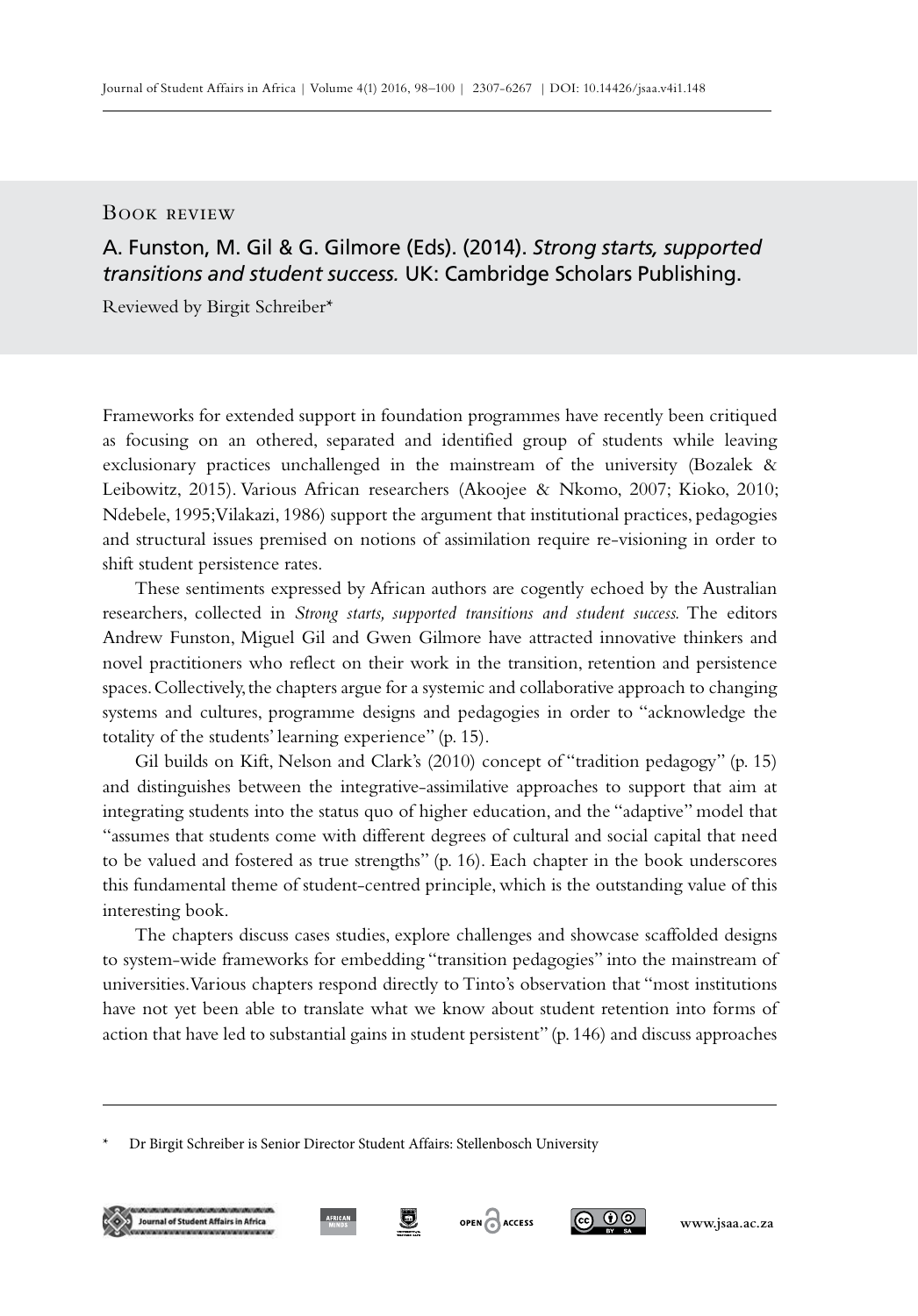and practices that shift persistence rates in the students within these "whole-of-institutions" approaches that focus on the FYE stages and are "key to the attrition puzzle" (p. 149).

For me, one of the most exciting chapters is Brian Zammit's "Embedding a thirdgeneration transition pedagogy: The role of core foundation units", in which he explores debates on attrition and argues that it is not monocausal. Transition pedagogy is premised on the acknowledgement of socio-cultural incongruencies, combined with curricular and co-curricular articulation as well as institutional culture and climate issues, and proposes a model that shifts persistence rates. Citing Kift *et al.* (2010), he applies the third-generation transition pedagogy to the case study in this chapter.

This book contributes to the scholarship on concepts of persistence, success, attrition and institutional culture and opens critical debates on pervasive and systemic issues that often impair progress. Add-on, short-term and other such insular interventions remain impotent at challenging the exclusionary status quo. The authors provide cogent examples, cases and evidence to lend weight to the argument that institutional efforts and systemic collaborations are probably the most potent methods of addressing the broad concerns of persistence and success. "Whole-of-institution" (p. xi) approaches, also called collegial and systemic (Reason, 2009), are the most effective in terms of triggering substantial shifts towards enhancing students' chances of persistence (Reason, 2009).

The book is a collection of chapters that offer critical insights into, and expand, the scholarship about FYE. The chapters begin with Funston, Gil and Gilmore exploring the constructs and assumptions embedded in FYE discourses, and encourage the reader to review assumptions about the role of higher education within discourses of equity, access and participation. FYE is sometimes viewed in instrumentalist terms about retention of "indigenous" or "previously disadvantaged" groups of students, and Funston, Gil and Gilmore challenge this view as assimilationist and present the "whole-of-institution approach", which highlights the importance of "executive led and holistic approaches" (p. 15), culture and climate shift within institutions.

Through critical reflection, scholarship, research and insightful narrative, the editors and authors do not offer simplistic solutions but illuminate the profound challenges in employing transformative strategies truly to transform higher education. Each chapter offers a detailed case study to illustrate how transition pedagogy manifests in FYE spaces, thus impacting institutional change. This is perhaps the one area in which this book may have been more explicit. There is little exploration of how the FYE, even if re-thought in radical terms, changes the overall traditional practices of mainstream senior years in the undergraduate and postgraduate sector.

Overall, the book is an extremely valuable resource for anyone in higher education who is committed to the complex tasks of realising the ideals of higher education as an equaliser.